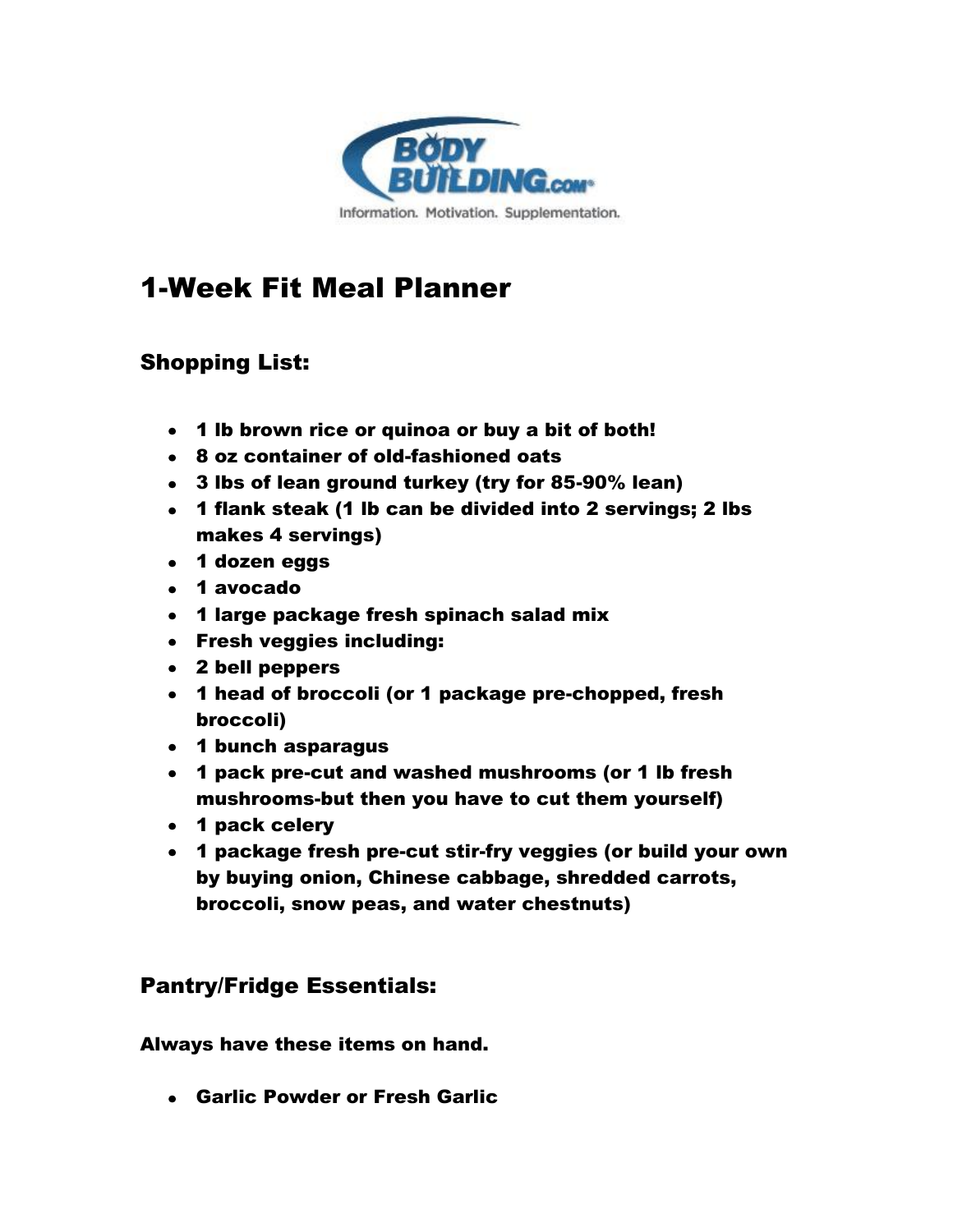- Mustard Powder
- Thyme
- Sage
- Black Pepper
- Worcestershire Sauce
- Egg Whites (or enough eggs to use the whites)
- Soy Sauce
- Vinegar
- Onion or dried onion flakes
- Fresh Ginger
- Brown Sugar
- Oil (Olive Oil or Canola Oil is recommended)
- **Homemade Dressing**

### Sunday Night Meal: Meat Muffins

- 2 lbs ground meat (I've used beef, turkey, and combinations)
- 1/4 heaping cup chopped celery
- 1/4 heaping cup mushroom, diced
- 1/4 cup oatmeal
- 1/4 cup finely chopped onion or 1 tbsp dehydrated onion flakes
- 2 cloves garlic, minced, or 1 tsp garlic powder
- 1 tsp dry mustard powder
- 1 tsp dried thyme
- 1 tsp dried sage
- 1/2 tsp black pepper
- 2 tbsp Worcestershire sauce
- 2 tsp salt
- 2 egg whites
- 1/4 cup water

Directions:

Preheat oven at 325 degrees. Spray 2 muffin tins with nonstick spray or oil.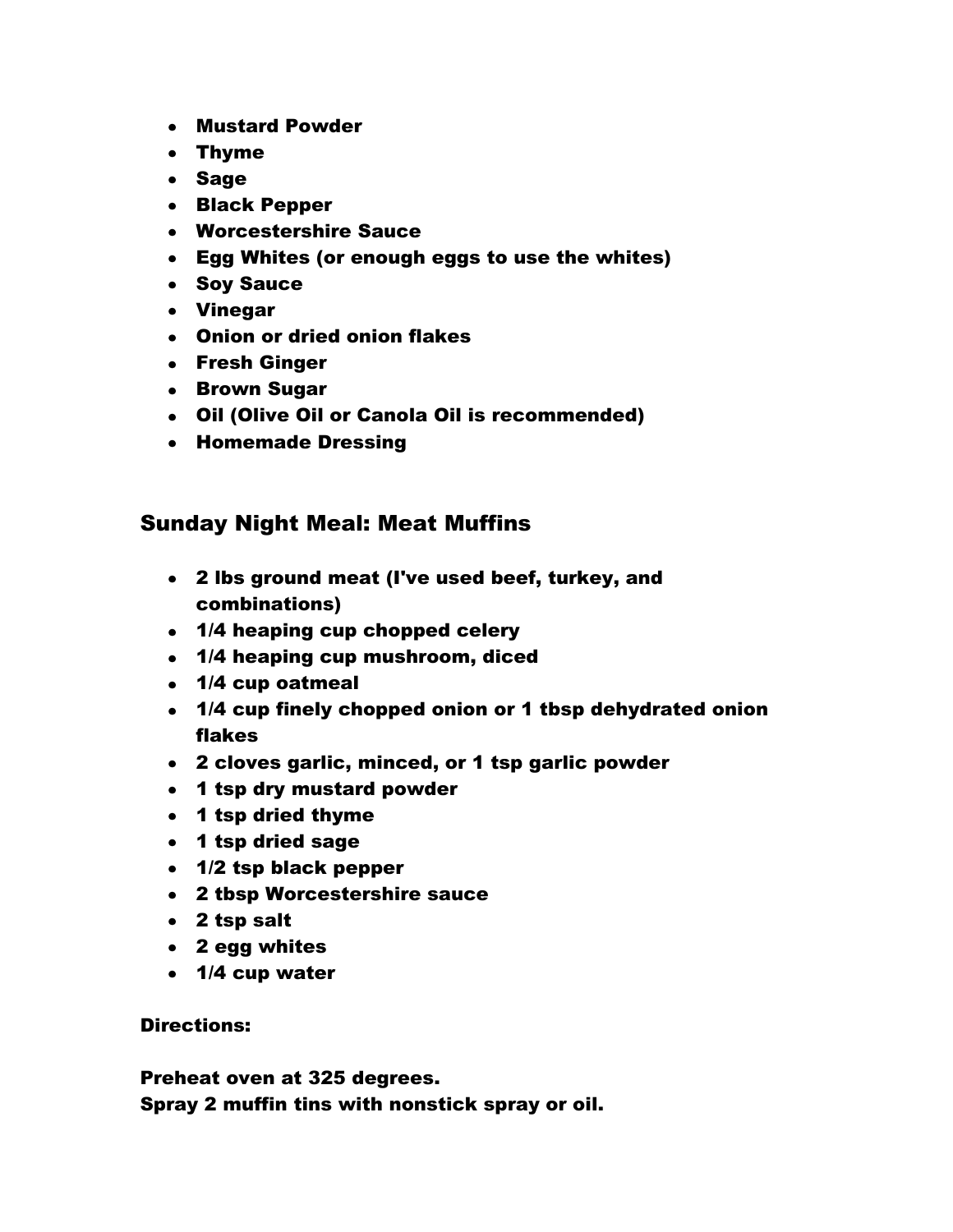Mix all ingredients in a bowl (using your hands works best). Cook at 325 degrees for 22 minutes.

## Monday Night Meal: Quinoa Bowl

- 1/3 cup cooked quinoa
- 1 cup cooked ground turkey
- 1 cup stir fry veggies

Directions:

Mix together and add 1 tbsp soy sauce.

## Tuesday Night Meal: Meat Muffins

Warm up the meat muffins you baked on Sunday.

Sautee 1 cup of veggies (mushrooms, celery, and asparagus in a small amount of soy sauce)

## Wednesday Night Meal: Steak And Veggies

### Ginger Soy Marinated Flank Steak

- $\cdot$  1/2 cup soy
- 1/4 cup vinegar
- 2 tbsp brown sugar
- 2 tbsp onion
- 1 tbsp oil
- 1 garlic clove
- 1/2 tsp ginger
- 1/8 tsp pepper

#### Directions: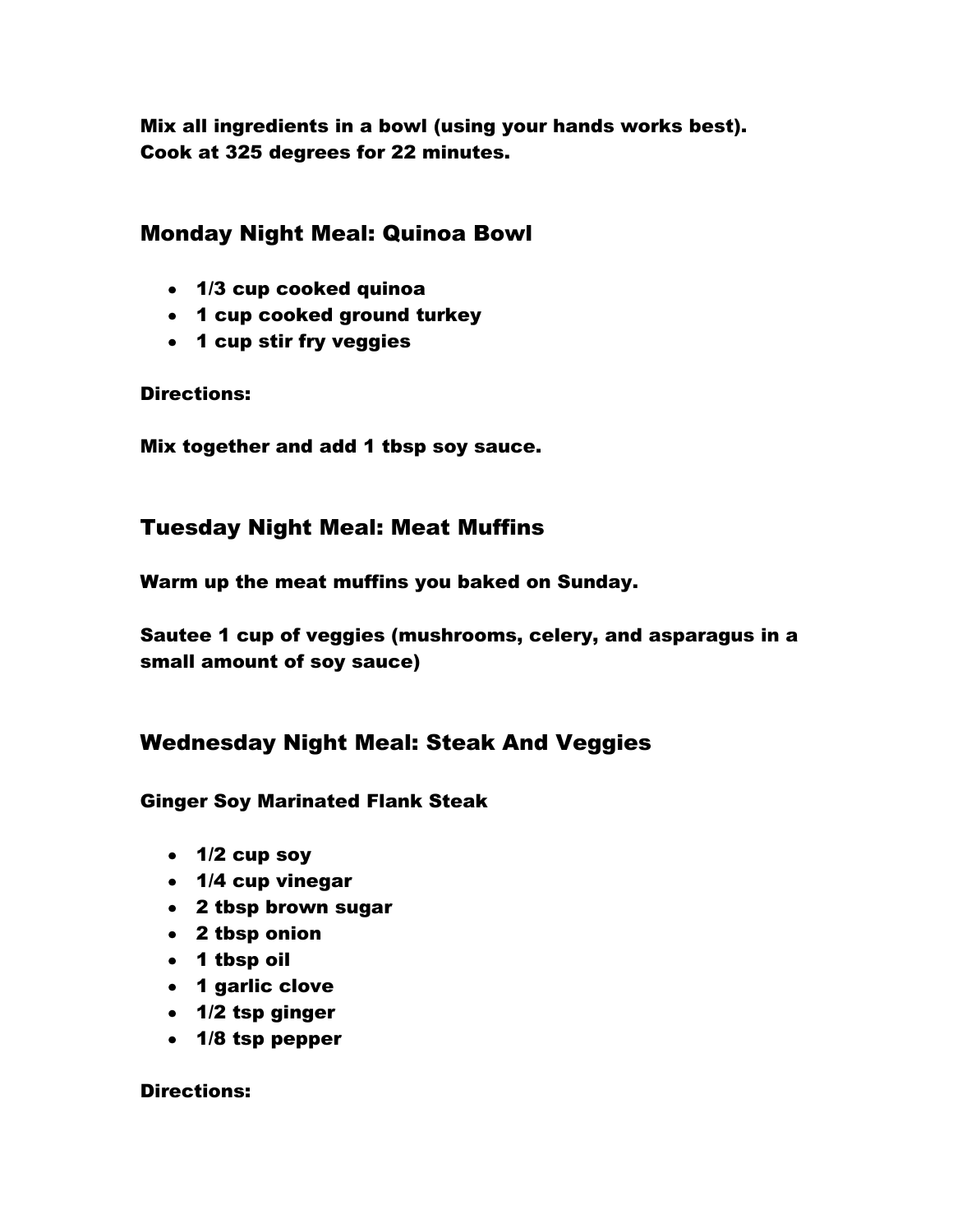Mix the above ingredients together in a big enough container to fit your steak. Marinade the flank steak for as long as you like. Start the night before or in the morning when you leave for work, or even when arriving home if you plan to eat a bit later. For a great flavor, you want at least a couple hours in the marinade.

To cook the steak, grill or broil it for 8 minutes on one side and 6 minutes on the other side. Adjust the cooking time according to the thickness of the meat and how done you like your steak. A 2 pound flank steak feeds a little over four people in my family. So if you cook for one, you may only need to buy a steak between 1 and 2 pounds. Or if you cook the whole 4-pound steak, you should have plenty of leftovers for easy lunches!

### Veggie Salad

- Asparagus
- Broccoli
- Red and green bell peppers

#### Directions:

Mix the above ingredients together in a salad bowl.

## Thursday Night Meal: Omelet/Egg Scramble

- 2/3 cup egg whites
- 1/4 cup ground turkey
- 1/4 cup favorite veggies and/or 2 tbsp quinoa
- 1/2 avocado

#### Directions:

Scramble the egg whites, ground turkey and veggies together and top with the avocado.